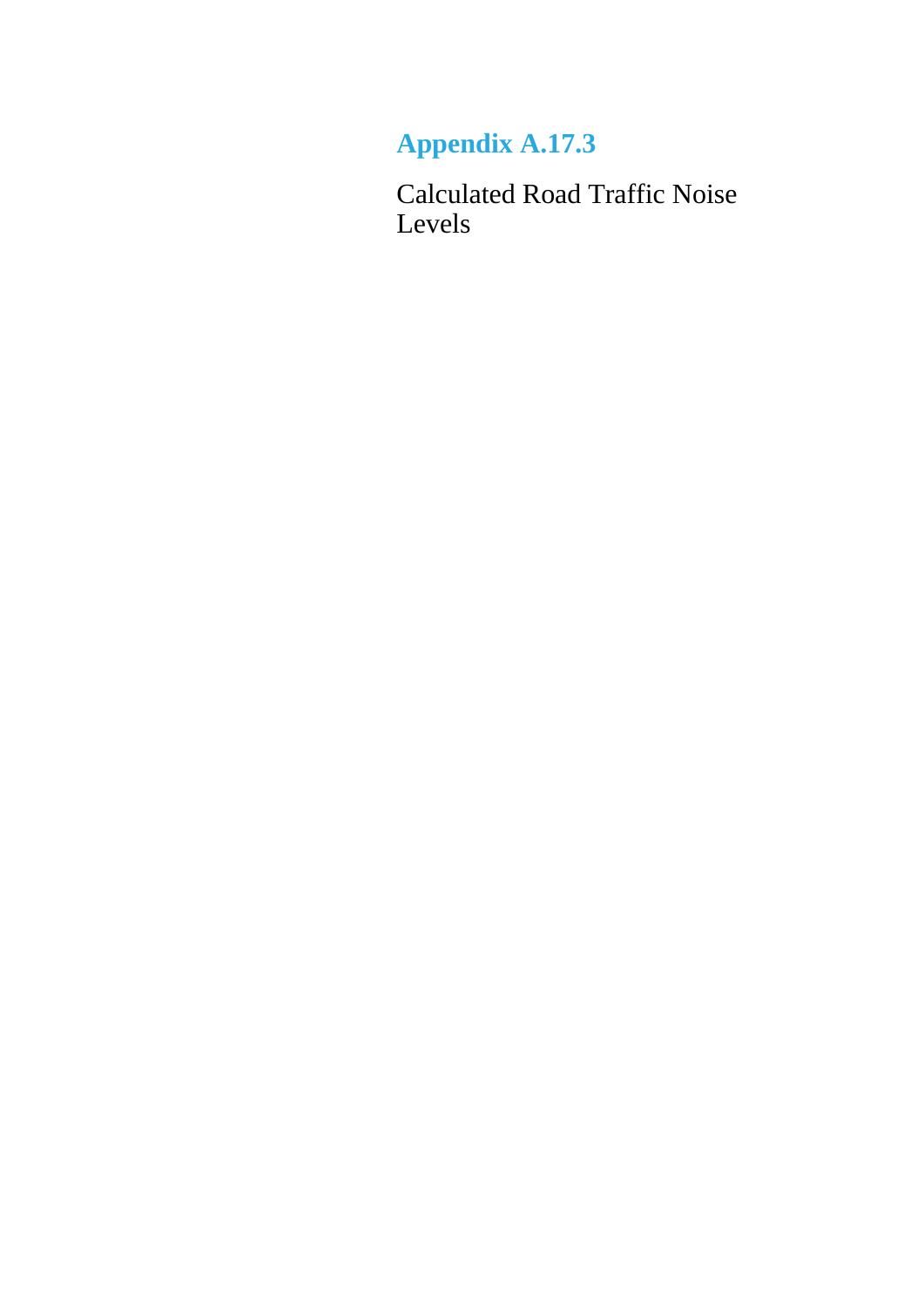## **A.17.3**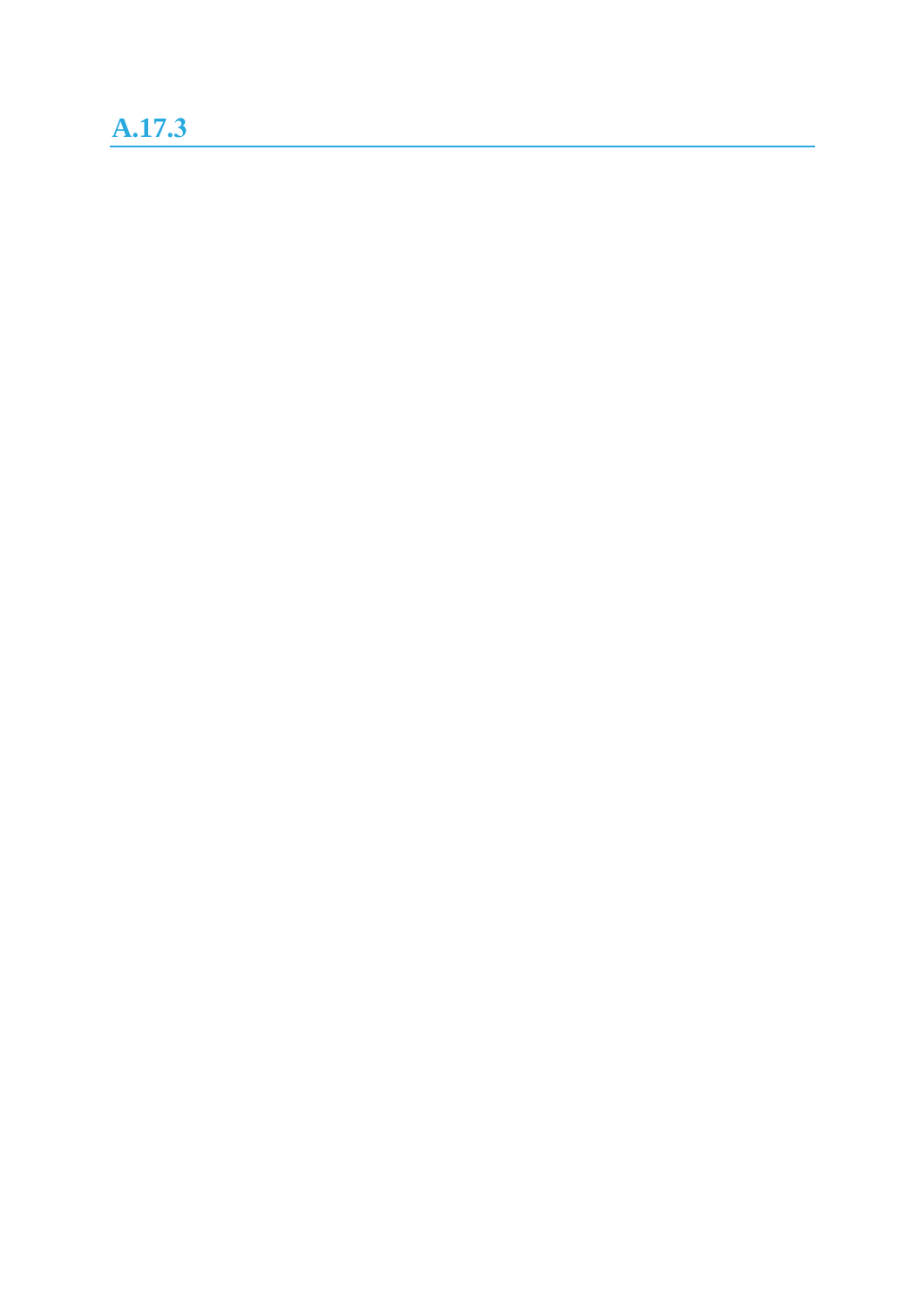|                                     |                                         |                  | <b>Opening Year 2024</b>     |                  | Design Year 2039             | <b>Design Year</b>        |
|-------------------------------------|-----------------------------------------|------------------|------------------------------|------------------|------------------------------|---------------------------|
| Receiver                            |                                         |                  | <b>Predicted Noise Level</b> |                  | <b>Predicted Noise Level</b> | 2039<br><b>Calculated</b> |
| <b>Location</b><br><b>Reference</b> | <b>Description</b>                      | Do-Minimum       | Do-Something                 | Do-Minimum       | Do-Something                 | $L_{night}, dB$           |
|                                     |                                         | $(dB)$ $L_{den}$ | $(dB)$ $L_{den}$             | $(dB)$ $L_{den}$ | $(dB)$ $L_{den}$             |                           |
| $\mathbf{1}$                        | R336 West of Bearna West Roundabout     | 61               | 62                           | 62               | 63                           | 53                        |
| $\overline{c}$                      | R336 West of Bearna West Roundabout     | 58               | 59                           | 59               | 59                           | 50                        |
| 3                                   | Na Foraí Maola Thoir                    | 39               | 44                           | 39               | 45                           | 36                        |
| 4                                   | Na Foraí Maola Thoir                    | 38               | 47                           | 39               | 48                           | 39                        |
| 5                                   | R336 West of Bearna West Roundabout     | 62               | 62                           | 62               | 62                           | 53                        |
| 6                                   | R336 West of Bearna West Roundabout     | 62               | 60                           | 63               | 61                           | 52                        |
| 7                                   | R336 West of Bearna West Roundabout     | 57               | 56                           | 58               | 57                           | 48                        |
| $\,8\,$                             | R336 East of Bearna West Roundabout     | 58               | 56                           | 59               | 57                           | 48                        |
| 9                                   | Na Foraí Maola Thoir                    | 43               | 54                           | 43               | 55                           | 45                        |
| 10                                  | Na Foraí Maola Thoir                    | 39               | 54                           | 39               | 55                           | 46                        |
| 11                                  | Na Foraí Maola Thoir                    | 44               | 53                           | 45               | 53                           | 44                        |
| 12                                  | R336 East of Bearna West Roundabout     | 66               | 67                           | 67               | 67                           | 58                        |
| 13                                  | Na Foraí Maola Thoir                    | 35               | 59                           | 36               | 60                           | 51                        |
| 14                                  | Na Foraí Maola Thoir                    | 44               | 51                           | 45               | 51                           | 42                        |
| 15                                  | Na Foraí Maola Thoir                    | 40               | 50                           | 40               | 51                           | 42                        |
| 16                                  | Na Foraí Maola Thiar                    | 36               | 52                           | 36               | 53                           | 43                        |
| 17                                  | Na Foraí Maola Thoir                    | 52               | 53                           | 53               | 54                           | 45                        |
| 18                                  | Na Foraí Maola Thoir                    | 37               | 51                           | 37               | 51                           | 42                        |
| 19                                  | Na Foraí Maola Thoir (to be demolished) | 37               | 61                           | 38               | 61                           | 52                        |

## **Table A.17.3.1: Calculated Traffic Noise Levels – With Mitigation**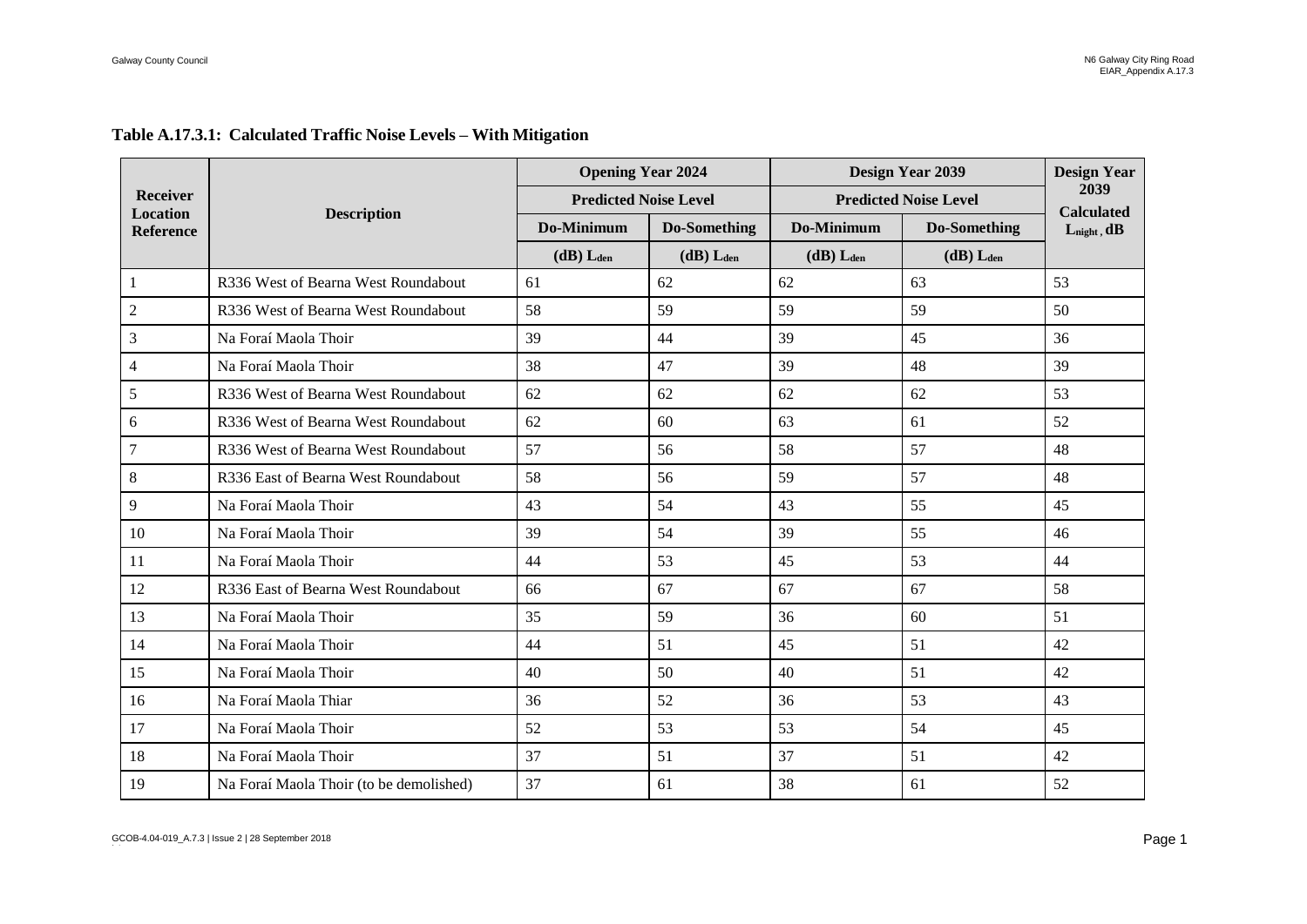|                             |                                       | <b>Opening Year 2024</b>     |                     | Design Year 2039 |                              | <b>Design Year</b>        |
|-----------------------------|---------------------------------------|------------------------------|---------------------|------------------|------------------------------|---------------------------|
| Receiver<br><b>Location</b> |                                       | <b>Predicted Noise Level</b> |                     |                  | <b>Predicted Noise Level</b> | 2039<br><b>Calculated</b> |
| <b>Reference</b>            | <b>Description</b>                    | Do-Minimum                   | <b>Do-Something</b> | Do-Minimum       | <b>Do-Something</b>          | $L_{night}$ , dB          |
|                             |                                       | $(dB)$ Lden                  | $(dB)$ $L_{den}$    | $(dB)$ $L_{den}$ | $(dB)$ $L_{den}$             |                           |
| 20                          | Na Foraí Maola Thoir                  | 46                           | 50                  | 46               | 51                           | 42                        |
| $21\,$                      | Na Foraí Maola Thoir                  | 44                           | 49                  | 44               | 49                           | 40                        |
| 22                          | Na Foraí Maola Thoir                  | 35                           | 53                  | 36               | 54                           | 44                        |
| 23                          | Na Foraí Maola Thiar                  | 37                           | 54                  | 37               | 55                           | 46                        |
| 24                          | Na Foraí Maola Thiar                  | 39                           | 50                  | 39               | 51                           | 42                        |
| 25                          | Foraí Maola Road                      | 47                           | 47                  | 47               | 47                           | 36                        |
| 26                          | Foraí Maola Road                      | 44                           | 52                  | 44               | 53                           | 44                        |
| 27                          | Na Foraí Maola Thiar (to be acquired) | 44                           | 58                  | 44               | 59                           | 50                        |
| 28                          | Foraí Maola Road                      | 43                           | 49                  | 43               | 49                           | 40                        |
| 29                          | Foraí Maola Road                      | 41                           | 54                  | 41               | 55                           | 46                        |
| 30                          | R336 East of Bearna West Roundabout   | 65                           | 65                  | 65               | 65                           | 56                        |
| 31                          | Na Foraí Maola Thoir                  | 34                           | 52                  | 34               | 52                           | 43                        |
| 32 a                        | Na Foraí Maola Thoir                  | 48                           | 54                  | 48               | 55                           | 46                        |
| 32 b                        | Na Foraí Maola Thoir                  | 34                           | 57                  | 35               | 58                           | 49                        |
| 33                          | Na Foraí Maola Thoir                  | 46                           | 56                  | 46               | 57                           | 48                        |
| 34                          | Na Foraí Maola Thoir                  | 42                           | 52                  | 42               | 53                           | 44                        |
| 35                          | <b>Troscaigh Road</b>                 | 48                           | 54                  | 48               | 54                           | 45                        |
| 36                          | Troscaigh Road (to be acquired)       | 48                           | 57                  | 48               | 57                           | 48                        |
| 37                          | <b>Troscaigh Road</b>                 | 45                           | 57                  | 45               | 58                           | 49                        |
| 38                          | Troscaigh Road                        | 38                           | 54                  | 38               | 55                           | 46                        |
| 39                          | <b>Troscaigh Road</b>                 | 43                           | 53                  | 43               | 54                           | 45                        |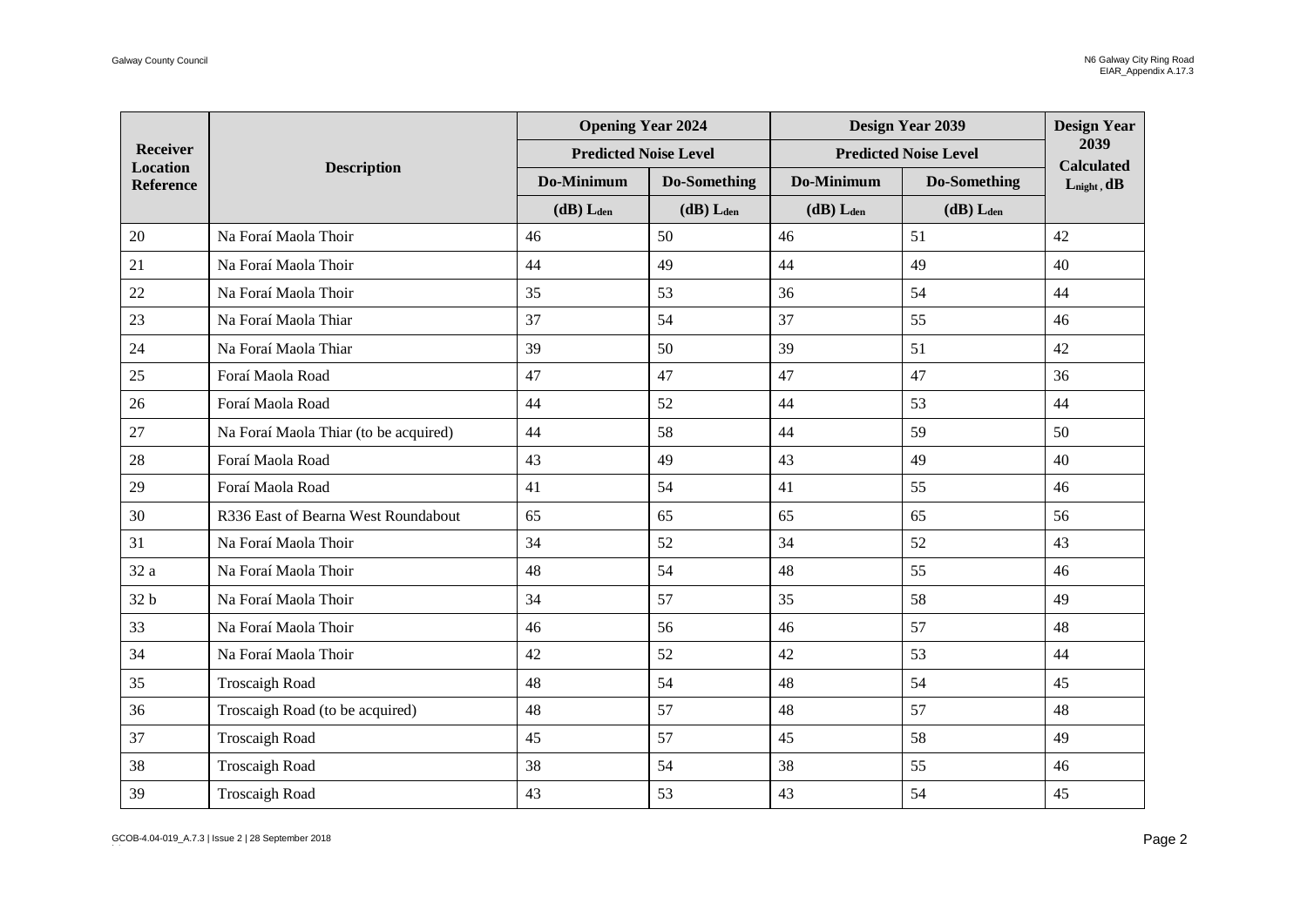|                             |                                      | <b>Opening Year 2024</b>     |                  | <b>Design Year 2039</b> |                              | <b>Design Year</b>        |
|-----------------------------|--------------------------------------|------------------------------|------------------|-------------------------|------------------------------|---------------------------|
| Receiver<br><b>Location</b> |                                      | <b>Predicted Noise Level</b> |                  |                         | <b>Predicted Noise Level</b> | 2039<br><b>Calculated</b> |
| <b>Reference</b>            | <b>Description</b>                   | Do-Minimum                   | Do-Something     | Do-Minimum              | Do-Something                 | $L_{night}$ , dB          |
|                             |                                      | $(dB)$ Lden                  | $(dB)$ $L_{den}$ | $(dB)$ $L_{den}$        | $(dB)$ L <sub>den</sub>      |                           |
| 40                          | <b>Troscaigh Road</b>                | 38                           | 55               | 38                      | 56                           | 47                        |
| 41                          | <b>Troscaigh Road</b>                | 47                           | 50               | 47                      | 51                           | 41                        |
| 42                          | <b>Troscaigh Thiar</b>               | 31                           | 49               | 31                      | 50                           | 41                        |
| 43                          | Troscaigh-Ann Gibbons Road           | 33                           | 49               | 33                      | 49                           | 40                        |
| 44                          | Troscaigh- Ann Gibbons Road          | 31                           | 53               | 31                      | 53                           | 44                        |
| 45                          | Troscaigh- Ann Gibbons Road          | 32                           | 45               | 32                      | 46                           | 37                        |
| 46                          | Troscaigh- Ann Gibbons Road          | 34                           | 58               | 34                      | 59                           | 50                        |
| 47                          | <b>Troscaigh Thoir</b>               | 40                           | 50               | 41                      | 50                           | 41                        |
| 48                          | Troscaigh Thoir - L1321 North        | 47                           | 56               | 48                      | 57                           | 47                        |
| 49                          | Troscaigh Thoir - L1321 North        | 50                           | 57               | 50                      | 58                           | 47                        |
| 50                          | Troscaigh Thoir - L1321 North        | 46                           | 54               | 47                      | 55                           | 45                        |
| 51                          | Troscaigh Thoir - L1321 South        | 50                           | 57               | 51                      | 58                           | 46                        |
| 52                          | An Chloch Scoilte                    | 35                           | 50               | 35                      | 50                           | 41                        |
| 53                          | An Chloch Scoilte                    | 37                           | 54               | 37                      | 54                           | 45                        |
| 54 a                        | An Chloch Scoilte                    | 37                           | 45               | 37                      | 46                           | 36                        |
| 54 b                        | An Chloch Scoilte                    | 33                           | 49               | 33                      | 50                           | 41                        |
| 55                          | An Chloch Scoilte                    | 42                           | 50               | 42                      | 51                           | 41                        |
| 56                          | An Chloch Scoilte (to be acquired)   | 47                           | 55               | 47                      | 56                           | 46                        |
| 57                          | An Chloch Scoilte - Aille Road L5384 | 45                           | 49               | 45                      | 49                           | 40                        |
| 58                          | An Chloch Scoilte - Aille Road L5384 | 45                           | 50               | 45                      | 51                           | 41                        |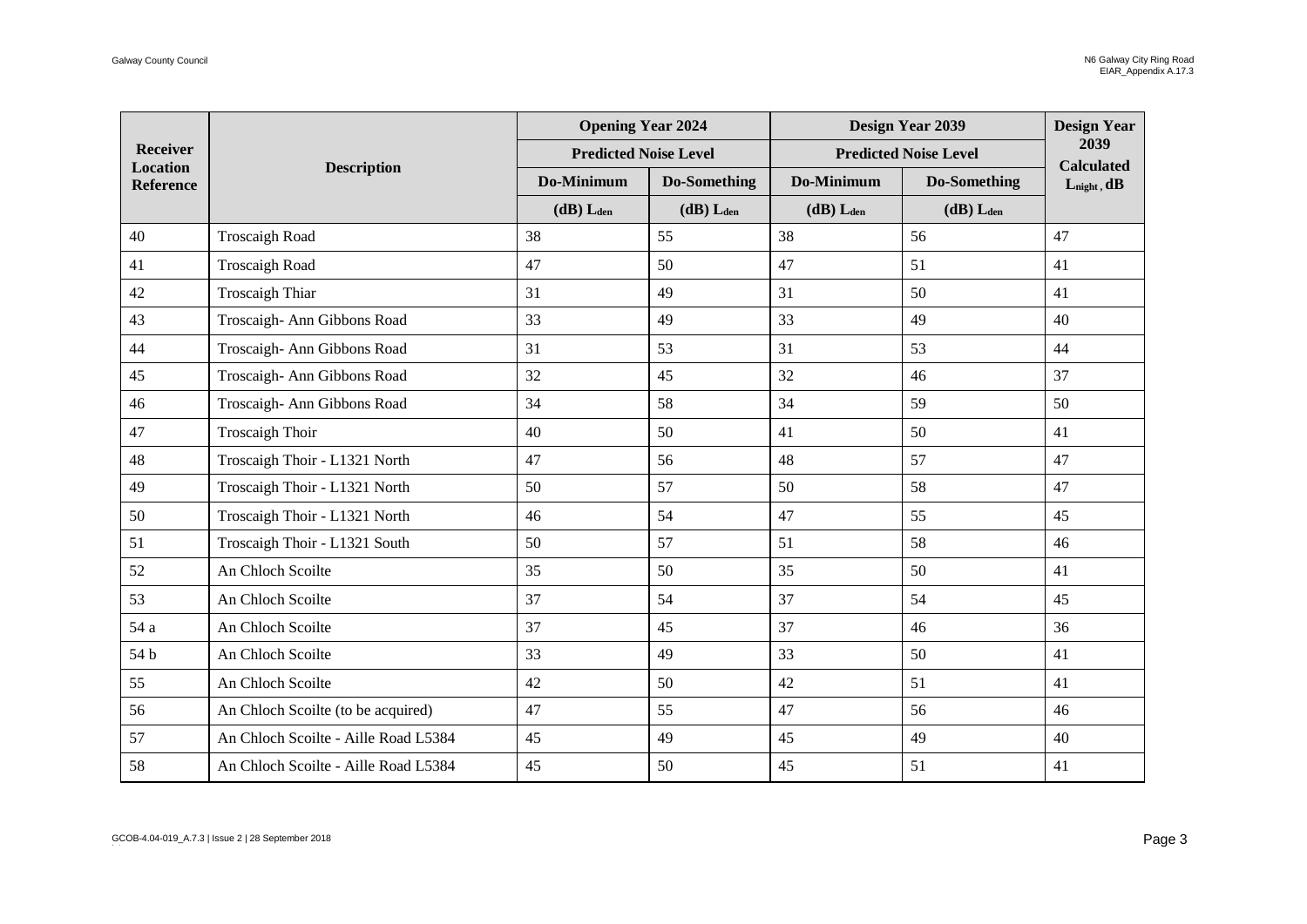|                              |                                                          | <b>Opening Year 2024</b>     |                  | Design Year 2039          |                              | <b>Design Year</b>        |
|------------------------------|----------------------------------------------------------|------------------------------|------------------|---------------------------|------------------------------|---------------------------|
| <b>Receiver</b>              |                                                          | <b>Predicted Noise Level</b> |                  |                           | <b>Predicted Noise Level</b> | 2039<br><b>Calculated</b> |
| Location<br><b>Reference</b> | <b>Description</b>                                       | Do-Minimum                   | Do-Something     | Do-Minimum                | Do-Something                 | $L_{night}$ , dB          |
|                              |                                                          | $(dB)$ $L_{den}$             | $(dB)$ $L_{den}$ | $(dB)$ $L$ <sub>den</sub> | $(dB)$ $L$ <sub>den</sub>    |                           |
| 59                           | An Chloch Scoilte - Aille Road L5384 (to be<br>acquired) | 39                           | 50               | 39                        | 50                           | 41                        |
| 60                           | <b>Ballard East</b>                                      | 45                           | 54               | 45                        | 54                           | 45                        |
| 61                           | An Chloch Scoilte - Aille Road L5384                     | 40                           | 54               | 40                        | 54                           | 45                        |
| 62                           | Cappagh Road North                                       | 46                           | 51               | 47                        | 51                           | 42                        |
| 63a                          | Cappagh Road North                                       | 49                           | 60               | 49                        | 61                           | 51                        |
| 63 b                         | Cappagh Road North                                       | 49                           | 58               | 49                        | 59                           | 50                        |
| 64 a                         | Cappagh Road North                                       | 46                           | 54               | 47                        | 55                           | 45                        |
| 64b                          | Cappagh Road North                                       | 36                           | 50               | 36                        | 51                           | 42                        |
| 65a                          | Cappagh Road North                                       | 47                           | 56               | 48                        | 57                           | 47                        |
| 65b                          | Cappagh Road North                                       | 39                           | 58               | 39                        | 58                           | 49                        |
| 66a                          | Cappagh Road South                                       | 44                           | 58               | 45                        | 59                           | 50                        |
| 66b                          | Cappagh Road South                                       | 48                           | 59               | 48                        | 60                           | 50                        |
| 67a                          | Cappagh Road South                                       | 45                           | 59               | 45                        | 59                           | 50                        |
| 67b                          | Cappagh Road South                                       | 49                           | 60               | 49                        | 60                           | 51                        |
| 68                           | Ballyburke                                               | 39                           | 51               | 39                        | 51                           | 42                        |
| 69                           | Ballyburke                                               | 39                           | 53               | 39                        | 54                           | 45                        |
| 70                           | Ballyburke                                               | 39                           | 55               | 39                        | 56                           | 47                        |
| 71                           | Ballyburke                                               | 40                           | 56               | 40                        | 57                           | 48                        |
| 72                           | <b>Ballymoneen Road South</b>                            | 36                           | 55               | 36                        | 55                           | 46                        |
| 73                           | <b>Ballymoneen Road South</b>                            | 40                           | 53               | 40                        | 54                           | 45                        |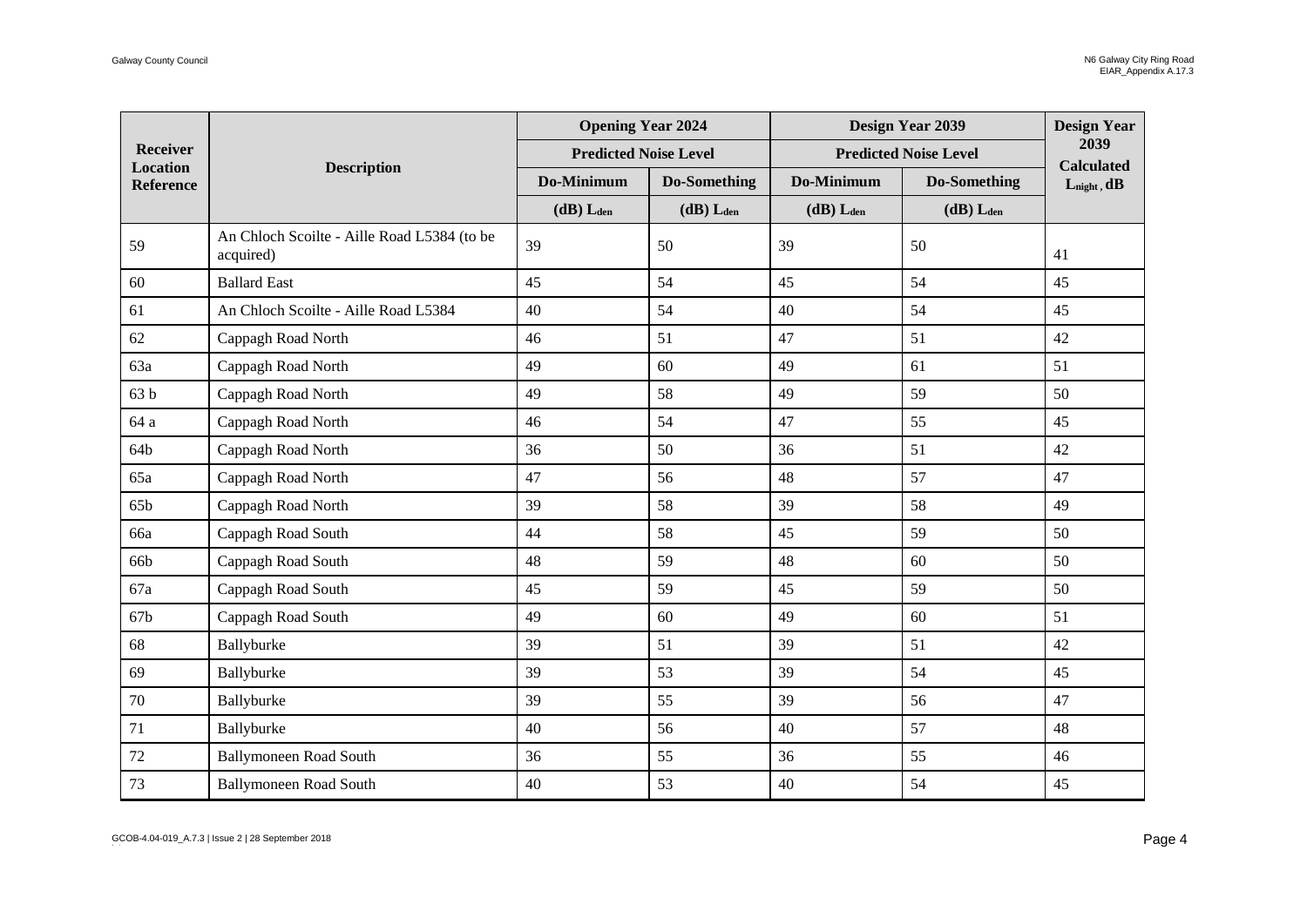|                             |                               | <b>Opening Year 2024</b>     |                     | Design Year 2039        |                              | <b>Design Year</b>        |
|-----------------------------|-------------------------------|------------------------------|---------------------|-------------------------|------------------------------|---------------------------|
| Receiver<br><b>Location</b> | <b>Description</b>            | <b>Predicted Noise Level</b> |                     |                         | <b>Predicted Noise Level</b> | 2039<br><b>Calculated</b> |
| <b>Reference</b>            |                               | Do-Minimum                   | <b>Do-Something</b> | Do-Minimum              | Do-Something                 | $L_{night}$ , dB          |
|                             |                               | $(dB)$ L <sub>den</sub>      | $(dB)$ $L_{den}$    | $(dB)$ L <sub>den</sub> | $(dB)$ $L_{den}$             |                           |
| 74 a                        | <b>Ballymoneen Road South</b> | 50                           | 59                  | 51                      | 59                           | 50                        |
| 74 b                        | <b>Ballymoneen Road South</b> | 35                           | 59                  | 35                      | 59                           | 50                        |
| 75 a                        | <b>Ballymoneen Road South</b> | 52                           | 59                  | 52                      | 60                           | 51                        |
| 75 b                        | <b>Ballymoneen Road South</b> | 36                           | 51                  | 36                      | 52                           | 43                        |
| 76                          | <b>Ballymoneen Road North</b> | 51                           | 60                  | 51                      | 60                           | 51                        |
| $77\,$                      | <b>Ballymoneen Road South</b> | 53                           | 60                  | 53                      | 61                           | 52                        |
| $78\,$                      | <b>Ballymoneen Road South</b> | 52                           | 60                  | 52                      | 61                           | 51                        |
| 79                          | <b>Ballymoneen Road North</b> | 53                           | 61                  | 53                      | 62                           | 51                        |
| 80 a                        | <b>Ballymoneen Road North</b> | 53                           | 61                  | 53                      | 62                           | 52                        |
| 80 <sub>b</sub>             | <b>Ballymoneen Road North</b> | 47                           | 60                  | 47                      | 60                           | 51                        |
| 81                          | <b>Ballymoneen Road South</b> | 42                           | 56                  | 42                      | 56                           | 47                        |
| 82                          | Ballymoneen                   | 55                           | 51                  | 55                      | 52                           | 41                        |
| 83                          | <b>Ballymoneen Road</b>       | 54                           | 61                  | 54                      | 62                           | 51                        |
| 84                          | Ballymoneen                   | 55                           | 52                  | 55                      | 53                           | 43                        |
| 85                          | Árd na Gaoithe - Ballymoneen  | 38                           | 55                  | 38                      | 56                           | 47                        |
| 86                          | Árd na Gaoithe - Ballymoneen  | 39                           | 57                  | 39                      | 57                           | 48                        |
| 87                          | Árd na Gaoithe - Ballymoneen  | 36                           | 48                  | 36                      | 49                           | 40                        |
| 88                          | Árd na Gaoithe - Ballymoneen  | 40                           | 56                  | 40                      | 56                           | 47                        |
| 89 a                        | Rahoon Road                   | 51                           | 50                  | 51                      | 50                           | 41                        |
| $89\,\mathrm{b}$            | Rahoon Road                   | 50                           | 56                  | 50                      | 57                           | 48                        |
| 90                          | Rahoon Road                   | 41                           | 57                  | 41                      | 57                           | 48                        |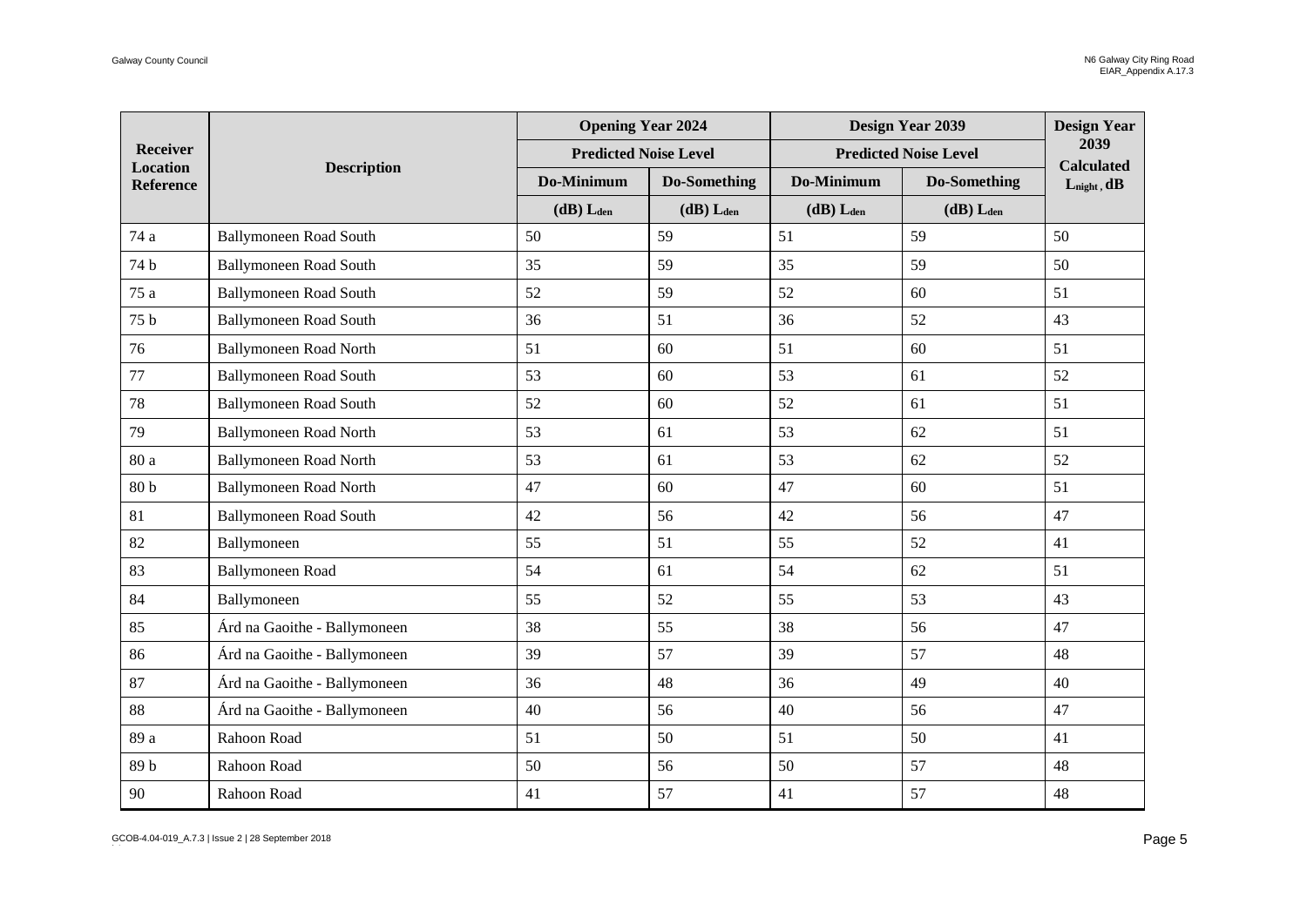|                             |                                 | <b>Opening Year 2024</b>     |                  | Design Year 2039 |                              | <b>Design Year</b>        |
|-----------------------------|---------------------------------|------------------------------|------------------|------------------|------------------------------|---------------------------|
| Receiver<br><b>Location</b> | <b>Description</b>              | <b>Predicted Noise Level</b> |                  |                  | <b>Predicted Noise Level</b> | 2039<br><b>Calculated</b> |
| <b>Reference</b>            |                                 | Do-Minimum                   | Do-Something     | Do-Minimum       | Do-Something                 | $L_{night}$ , dB          |
|                             |                                 | $(dB)$ Lden                  | $(dB)$ $L_{den}$ | $(dB)$ $L_{den}$ | $(dB)$ $L_{den}$             |                           |
| 91 a                        | Rahoon Road                     | 51                           | 55               | 51               | 56                           | 47                        |
| 91 b                        | Rahoon Road                     | 48                           | 55               | 48               | 56                           | 47                        |
| 92                          | Árd na Gaoithe - Ballymoneen    | 39                           | 54               | 40               | 55                           | 46                        |
| 93                          | Clybaun Road South              | 42                           | 55               | 42               | 55                           | 46                        |
| 94                          | Clybaun Road South              | 43                           | 57               | 44               | 57                           | 48                        |
| 95                          | Clybaun Road North              | 42                           | 56               | 42               | 57                           | 48                        |
| 96                          | Clybaun Road North              | 45                           | 57               | 45               | 57                           | 48                        |
| 97                          | Clybaun Road North              | 37                           | 52               | 37               | 53                           | 44                        |
| 98                          | Clybaun Road North              | 38                           | 54               | 38               | 54                           | 45                        |
| 99                          | Rahoon Road                     | 46                           | 54               | 46               | 54                           | 45                        |
| 100                         | Rahoon Road                     | 56                           | 58               | 56               | 59                           | 50                        |
| 101                         | Rahoon Road                     | 47                           | 53               | 47               | 54                           | 45                        |
| 102                         | Rahoon Road                     | 52                           | 53               | 52               | 54                           | 45                        |
| 103                         | Between Rahoon & Letteragh Road | 39                           | 53               | 39               | 54                           | 45                        |
| 104                         | Between Rahoon & Letteragh Road | 42                           | 49               | 42               | 49                           | 40                        |
| 105                         | Rahoon Road                     | 59                           | 59               | 59               | 60                           | 50                        |
| 106                         | Between Rahoon & Letteragh Road | 36                           | 58               | 37               | 59                           | 50                        |
| 107                         | Letteragh Road North            | 43                           | 58               | 46               | 59                           | 50                        |
| 108                         | Letteragh Road North            | 42                           | 57               | 44               | 58                           | 49                        |
| 109                         | Letteragh Road South            | 42                           | 57               | 44               | 58                           | 49                        |
| 110                         | Letteragh Road South            | 43                           | 59               | 44               | 60                           | 51                        |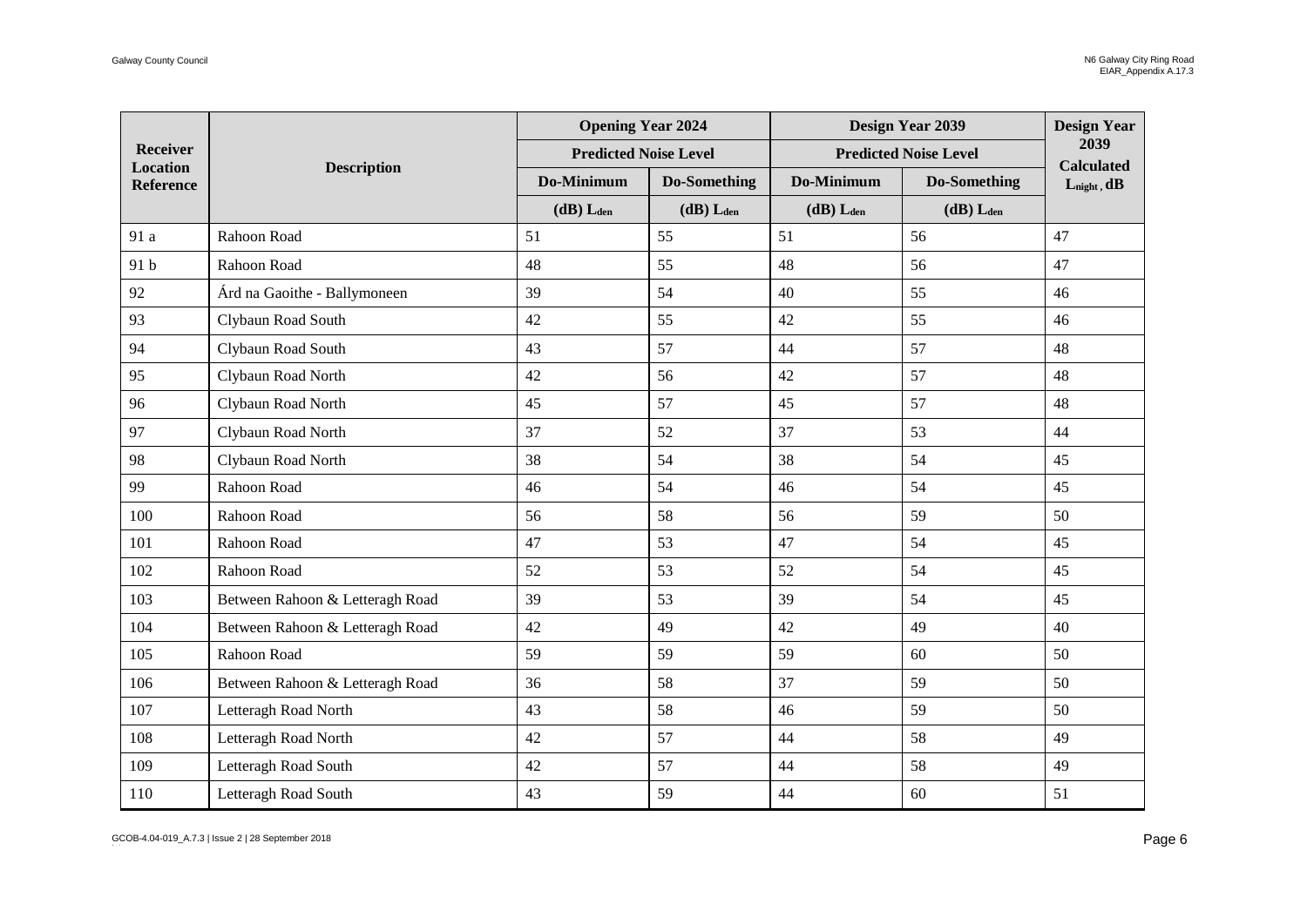|                              |                                     | <b>Opening Year 2024</b>     |                  | Design Year 2039 |                              | <b>Design Year</b>        |
|------------------------------|-------------------------------------|------------------------------|------------------|------------------|------------------------------|---------------------------|
| Receiver                     |                                     | <b>Predicted Noise Level</b> |                  |                  | <b>Predicted Noise Level</b> | 2039<br><b>Calculated</b> |
| Location<br><b>Reference</b> | <b>Description</b>                  | Do-Minimum                   | Do-Something     | Do-Minimum       | <b>Do-Something</b>          | $L_{night}$ , dB          |
|                              |                                     | $(dB)$ $L_{den}$             | $(dB)$ $L_{den}$ | $(dB)$ $L_{den}$ | $(dB)$ $L_{den}$             |                           |
| 111                          | N59 Moycullen Road (Parknagapple)   | 63                           | 63               | 63               | 63                           | 54                        |
| 112                          | N59 Link Road/Bushypark             | 46                           | 52               | 47               | 52                           | 43                        |
| 113                          | Letteragh Road South                | 45                           | 58               | 47               | 59                           | 50                        |
| 114                          | <b>Bun A Chnocc</b>                 | 40                           | 56               | 40               | 57                           | 48                        |
| 115                          | Rosán Glas - Letteragh              | 46                           | 56               | 46               | 56                           | 47                        |
| 116                          | Knocknabrona (to be acquired)       | 36                           | 59               | 37               | 60                           | 51                        |
| 117                          | Rosán Glas - Letteragh              | 58                           | 57               | 58               | 58                           | 48                        |
| 118                          | Knocknabrona (to be acquired)       | 36                           | 58               | 37               | 58                           | 49                        |
| 119                          | Bushypark/ N59 Moycullen Road       | 55                           | 56               | 55               | 57                           | 48                        |
| 120a                         | Letteragh Road South                | 45                           | 58               | 48               | 59                           | 50                        |
| 120b                         | Letteragh Road South                | 44                           | 58               | 46               | 59                           | 50                        |
| 121                          | Bushypark/ N59 Moycullen Road       | 64                           | 64               | 64               | 65                           | 56                        |
| 122                          | Bushypark/N59 Moycullen Road        | 59                           | 59               | 59               | 59                           | 50                        |
| 123                          | Bushypark/N59 Moycullen Road        | 65                           | 65               | 66               | 66                           | 57                        |
| 124                          | Knocknabrona (An Chloch Scoilte)    | 37                           | 55               | 37               | 56                           | 47                        |
| 125                          | Knocknabrona (An Chloch Scoilte)    | 37                           | 55               | 38               | 56                           | 47                        |
| 126                          | N59 Link Road /Radharc an Locha     | 49                           | 51               | 49               | 51                           | 42                        |
| 127                          | St. James Church N59 Moycullen Road | 60                           | 60               | 60               | 60                           | 51                        |
| 128                          | Letteragh Road South                | 46                           | 63               | 49               | 64                           | 55                        |
| 129                          | Letteragh Road South                | 46                           | 60               | 48               | 60                           | 52                        |
| 130                          | Letteragh Road South                | 41                           | 59               | 45               | 60                           | 51                        |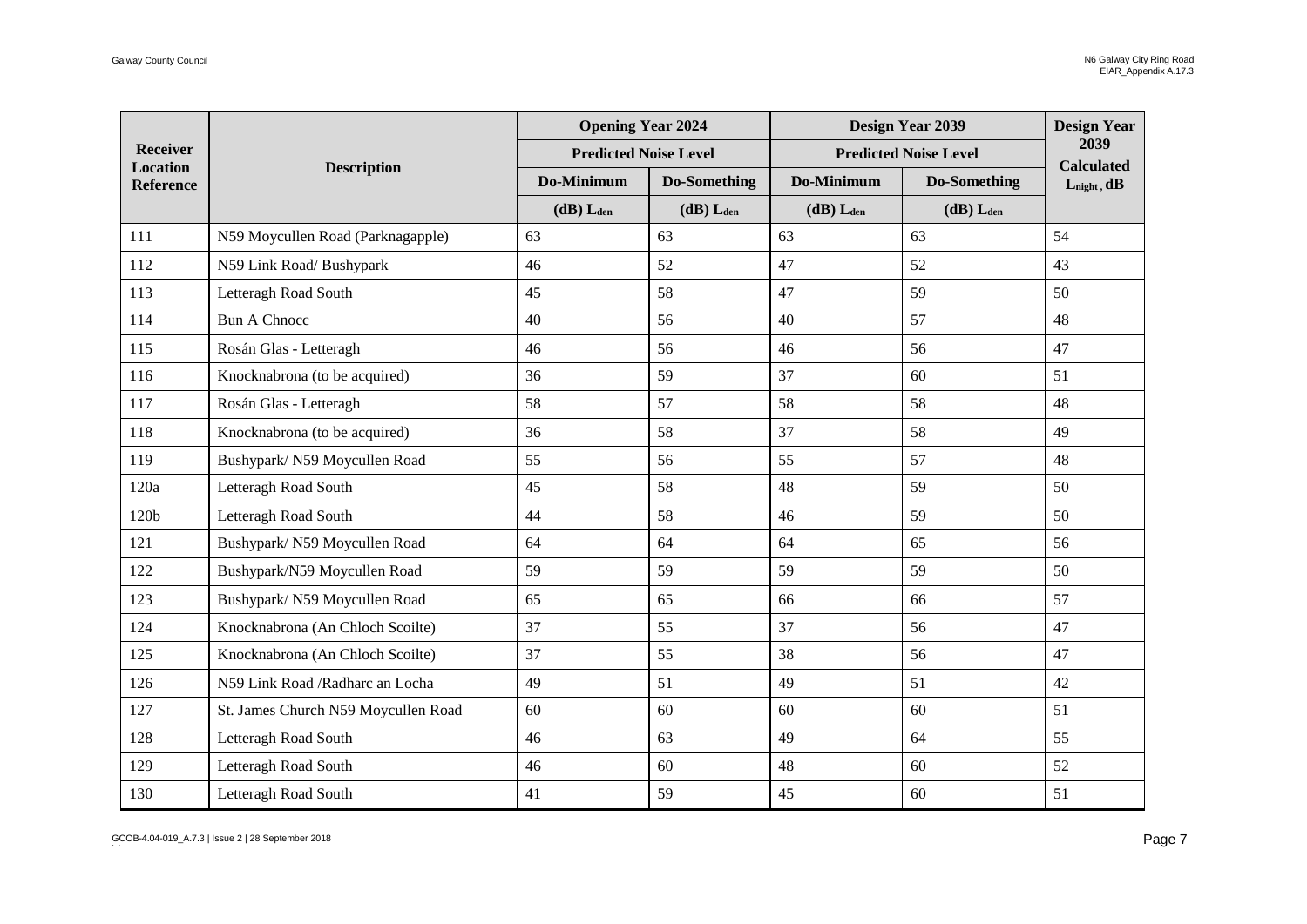|                             |                                  | <b>Opening Year 2024</b>     |                  | Design Year 2039 |                              | <b>Design Year</b>        |
|-----------------------------|----------------------------------|------------------------------|------------------|------------------|------------------------------|---------------------------|
| Receiver<br><b>Location</b> | <b>Description</b>               | <b>Predicted Noise Level</b> |                  |                  | <b>Predicted Noise Level</b> | 2039<br><b>Calculated</b> |
| <b>Reference</b>            |                                  | Do-Minimum                   | Do-Something     | Do-Minimum       | Do-Something                 | $L_{night}$ , dB          |
|                             |                                  | $(dB)$ L <sub>den</sub>      | $(dB)$ $L_{den}$ | $(dB)$ $L_{den}$ | $(dB)$ $L_{den}$             |                           |
| 131                         | N59 Moycullen Road               | 62                           | 61               | 62               | 61                           | 52                        |
| 132                         | The Heath, Knocknabrona          | 37                           | 51               | 38               | 51                           | 42                        |
| 133                         | Knocknabrona                     | 37                           | 49               | 37               | 50                           | 41                        |
| 134                         | Barnacranny                      | 41                           | 54               | 41               | 55                           | 46                        |
| 135                         | The Heath                        | 40                           | 54               | 40               | 55                           | 46                        |
| 136                         | Barnacranny                      | 50                           | 58               | 51               | 59                           | 50                        |
| 137                         | Circular Road                    | 37                           | 48               | 37               | 49                           | 40                        |
| 138                         | The Heath                        | 44                           | 59               | 44               | 60                           | 51                        |
| 139                         | N59 Moycullen Road/ Ard na Locha | 61                           | 61               | 62               | 61                           | 52                        |
| 140                         | Barnacranny                      | 49                           | 60               | 50               | 61                           | 52                        |
| 141                         | N59 Moycullen Road/Chestnut Lane | 63                           | 62               | 63               | 62                           | 53                        |
| 142                         | N59 Moycullen Road/ Ard na Locha | 51                           | 58               | 51               | 58                           | 49                        |
| 143                         | The Heath, Upper Dangan          | 44                           | 54               | 44               | 55                           | 46                        |
| 144 a                       | Árd an Locha (to be acquired)    | 55                           | 58               | 55               | 59                           | 49                        |
| 144 b                       | Árd an Locha (to be acquired)    | 58                           | 58               | 58               | 59                           | 49                        |
| 145                         | The Heath                        | 47                           | 57               | 47               | 58                           | 49                        |
| 146 a                       | Árd an Locha                     | 46                           | 56               | 46               | 57                           | 48                        |
| 146b                        | Árd an Locha                     | 50                           | 59               | 51               | 59                           | 50                        |
| 147a                        | Árd an Locha                     | 59                           | 60               | 60               | 60                           | 51                        |
| 147b                        | Árd an Locha/ N59 Moycullen Road | 67                           | 66               | 67               | 67                           | 57                        |
| 148a                        | N59 Moycullen Road/ Aughnacurra  | 62                           | 61               | 62               | 61                           | 52                        |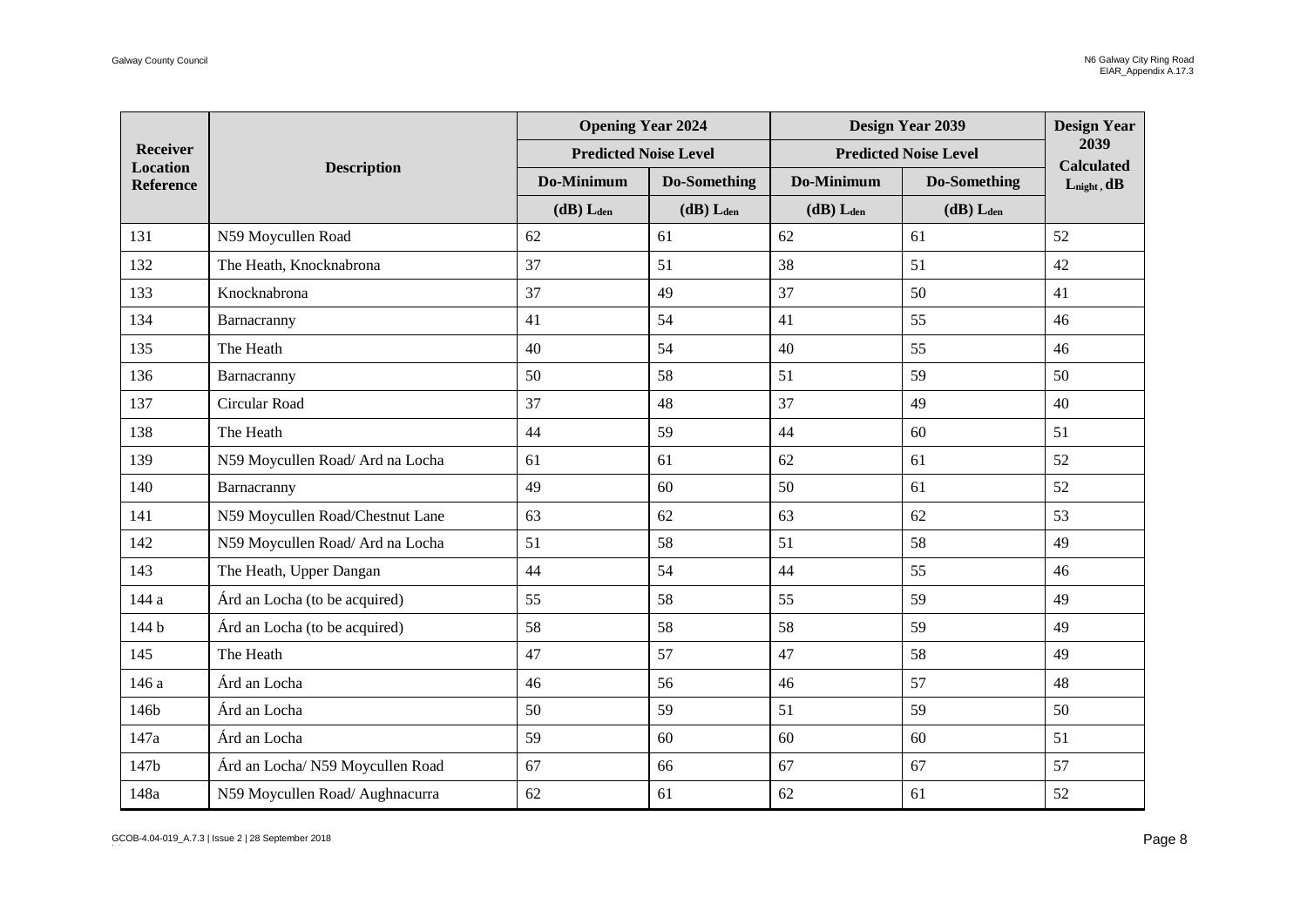|                                     |                                        | <b>Opening Year 2024</b>     |                     | Design Year 2039          |                              | <b>Design Year</b>        |
|-------------------------------------|----------------------------------------|------------------------------|---------------------|---------------------------|------------------------------|---------------------------|
| Receiver                            |                                        | <b>Predicted Noise Level</b> |                     |                           | <b>Predicted Noise Level</b> | 2039<br><b>Calculated</b> |
| <b>Location</b><br><b>Reference</b> | <b>Description</b>                     | Do-Minimum                   | <b>Do-Something</b> | Do-Minimum                | <b>Do-Something</b>          | $L_{night}$ , dB          |
|                                     |                                        | $(dB)$ $L_{den}$             | $(dB)$ $L_{den}$    | $(dB)$ $L$ <sub>den</sub> | $(dB)$ $L_{den}$             |                           |
| 148b                                | N59 Moycullen Road/ Aughnacurra        | 65                           | 64                  | 66                        | 65                           | 55                        |
| 149                                 | Circular Road, Upper Dangan            | 47                           | 56                  | 48                        | 57                           | 48                        |
| 150                                 | St. James National School Upper Dangan | 48                           | 56                  | 48                        | 56                           | 47                        |
| 151 a                               | Upper Dangan/ N59 Moycullen Road       | 60                           | 62                  | 60                        | 62                           | 53                        |
| 151b                                | Upper Dangan/ N59 Moycullen Road       | 57                           | 60                  | 58                        | 60                           | 51                        |
| 152                                 | Aughnacurra                            | 49                           | 54                  | 49                        | 54                           | 45                        |
| 153                                 | Aughnacurra (to be acquired)           | 56                           | 59                  | 57                        | 60                           | 51                        |
| 154                                 | Aughnacurra                            | 51                           | 57                  | 52                        | 58                           | 49                        |
| 155                                 | Upper Dangan/ N59 Moycullen Road       | 61                           | 62                  | 62                        | 63                           | 54                        |
| 156                                 | Aughnacurra                            | 45                           | 56                  | 45                        | 57                           | 48                        |
| 157                                 | N59 Moycullen Road                     | 64                           | 63                  | 64                        | 63                           | 54                        |
| 158                                 | <b>NUIG</b>                            | 49                           | 59                  | 50                        | 60                           | 51                        |
| 159                                 | N59 Moycullen Road                     | 68                           | 67                  | 69                        | 67                           | 57                        |
| 160                                 | <b>NUIG</b>                            | 46                           | 57                  | 46                        | 58                           | 49                        |
| 161                                 | N59 Moycullen Road                     | 69                           | 68                  | 69                        | 68                           | 58                        |
| 162                                 | N59 Moycullen Road/ NUIG               | 59                           | 60                  | 60                        | 60                           | 51                        |
| 163                                 | Dangan House                           | 43                           | 55                  | 44                        | 56                           | 47                        |
| 164                                 | N59 Moycullen Road/ Clifton Close      | 64                           | 63                  | 65                        | 63                           | 54                        |
| 165                                 | Menlo Castle                           | 45                           | 55                  | 45                        | 56                           | 47                        |
| 166                                 | The Orchard, Menlo Park, Menlough      | 40                           | 53                  | 40                        | 54                           | 45                        |
| 167                                 | Menlough/Bóthar Nua                    | 42                           | 56                  | 43                        | 57                           | 48                        |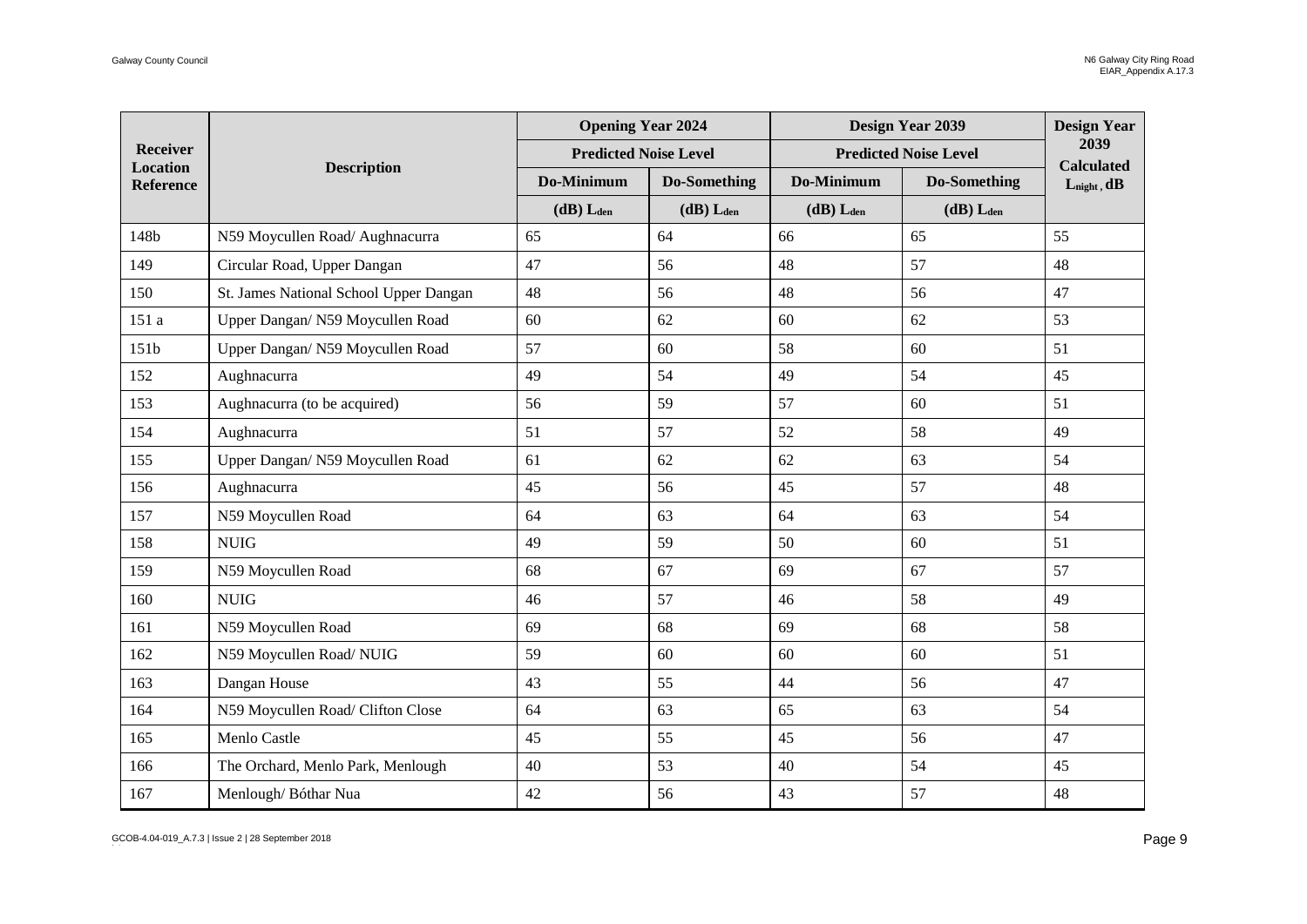|                                     |                                                        | <b>Opening Year 2024</b>     |                  | Design Year 2039        |                              | <b>Design Year</b>        |
|-------------------------------------|--------------------------------------------------------|------------------------------|------------------|-------------------------|------------------------------|---------------------------|
| <b>Receiver</b>                     |                                                        | <b>Predicted Noise Level</b> |                  |                         | <b>Predicted Noise Level</b> | 2039<br><b>Calculated</b> |
| <b>Location</b><br><b>Reference</b> | <b>Description</b>                                     | Do-Minimum                   | Do-Something     | Do-Minimum              | Do-Something                 | $L_{night}$ , dB          |
|                                     |                                                        | $(dB)$ L <sub>den</sub>      | $(dB)$ $L_{den}$ | $(dB)$ L <sub>den</sub> | $(dB)$ $L_{den}$             |                           |
| 168                                 | Coolough Road                                          | 42                           | 59               | 42                      | 59                           | 50                        |
| 169                                 | Menlough/Seanbóthar                                    | 45                           | 57               | 45                      | 58                           | 49                        |
| 170                                 | Menlough/Seanbóthar                                    | 55                           | 60               | 55                      | 61                           | 51                        |
| 171                                 | Coolough Road                                          | 45                           | 54               | 45                      | 55                           | 46                        |
| 172                                 | N84 Headford Road/ Ballinfoyle                         | 64                           | 66               | 65                      | 66                           | 57                        |
| 173                                 | Ballindooley Boithrin/N84 Junction                     | 56                           | 60               | 57                      | 61                           | 52                        |
| 174a                                | N84 Headford Road Junction South                       | 68                           | 69               | 68                      | 69                           | 60                        |
| 174b                                | N84 Headford Road Junction South                       | 58                           | 60               | 59                      | 60                           | 51                        |
| 175a                                | N84 Headford Road Junction South (to be<br>demolished) | 68                           | 70               | 69                      | 70                           | 61                        |
| 175b                                | N84 Headford Road Junction South (to be<br>demolished) | 66                           | 68               | 66                      | 68                           | 59                        |
| 176                                 | N84 Headford Road Junction South                       | 56                           | 58               | 56                      | 59                           | 50                        |
| 177a                                | N84 Headford Road Junction                             | 62                           | 61               | 62                      | 61                           | 52                        |
| 177b                                | N84 Headford Road Junction                             | 64                           | 63               | 64                      | 63                           | 54                        |
| 178                                 | Ballindooley Boithrin/N84 Junction                     | 52                           | 57               | 52                      | 58                           | 49                        |
| 179                                 | Ballindooley/ N84 Headford Road                        | 65                           | 66               | 66                      | 66                           | 57                        |
| 180                                 | Ballindooley/ N84 Headford Road                        | 66                           | 66               | 66                      | 67                           | 58                        |
| 181                                 | N84 Headford Road Junction                             | 68                           | 68               | 69                      | 69                           | 60                        |
| 182                                 | N84 Headford Road Junction                             | 71                           | 70               | 71                      | 70                           | 61                        |
| 183                                 | N84 Headford Road Junction                             | 62                           | 62               | 62                      | 62                           | 53                        |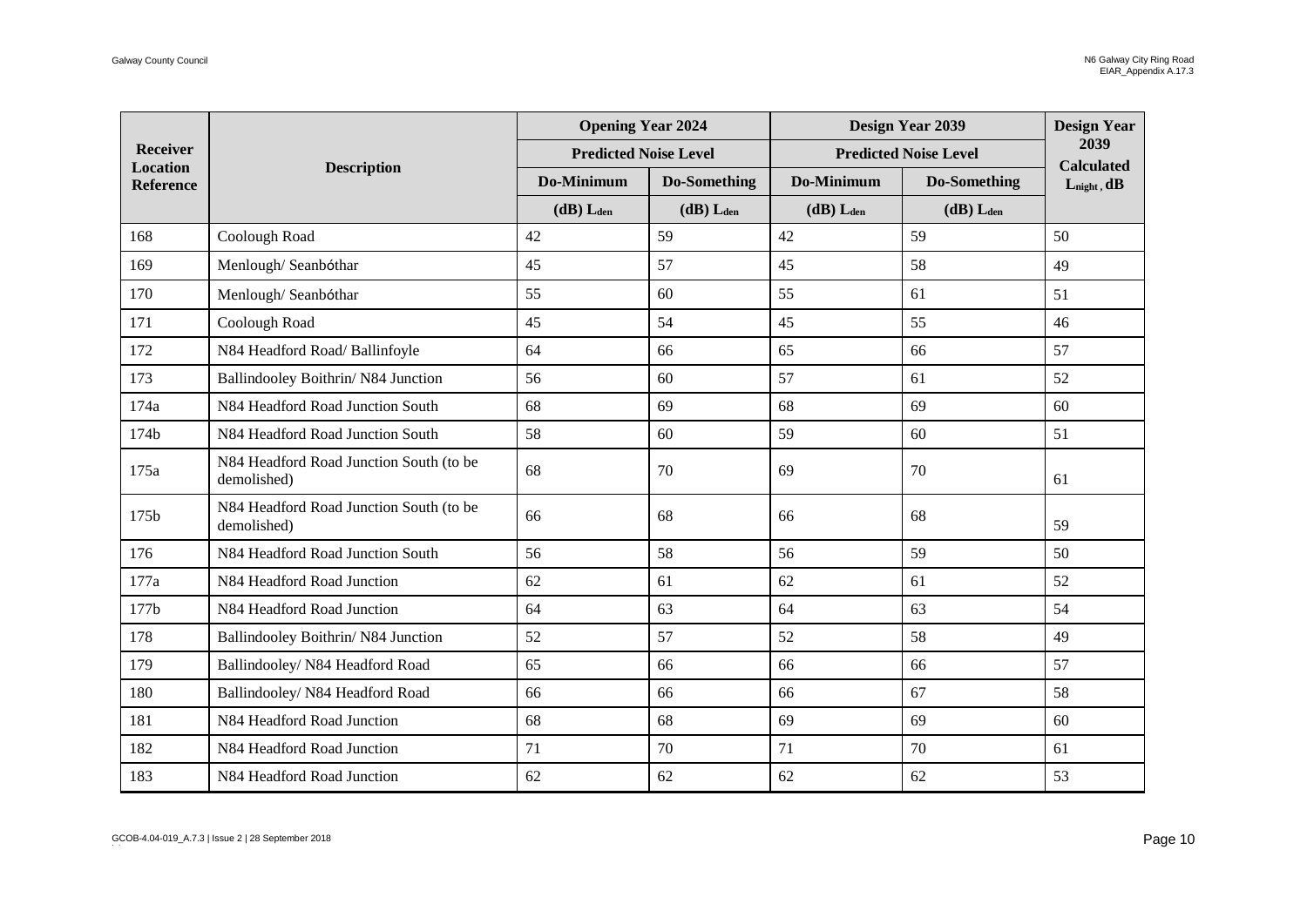|                                    |                                                    | <b>Opening Year 2024</b>     |                  | Design Year 2039 |                              | <b>Design Year</b>        |
|------------------------------------|----------------------------------------------------|------------------------------|------------------|------------------|------------------------------|---------------------------|
| <b>Receiver</b><br><b>Location</b> |                                                    | <b>Predicted Noise Level</b> |                  |                  | <b>Predicted Noise Level</b> | 2039<br><b>Calculated</b> |
| <b>Reference</b>                   | <b>Description</b>                                 | Do-Minimum                   | Do-Something     | Do-Minimum       | Do-Something                 | $L_{night}$ , dB          |
|                                    |                                                    | $(dB)$ Lden                  | $(dB)$ $L_{den}$ | $(dB)$ $L_{den}$ | $(dB)$ $L_{den}$             |                           |
| 184                                | N84 Headford Road Junction (to be<br>demolished)   | 61                           | 62               | 62               | 63                           | 54                        |
| 185                                | Ballindooley/ N84 Headford Road                    | 65                           | 66               | 66               | 66                           | 57                        |
| 186                                | Ballindooley/ N84 Headford Road                    | 68                           | 68               | 68               | 68                           | 59                        |
| 187                                | Bóthar an Chóiste                                  | 51                           | 57               | 52               | 57                           | 48                        |
| 188                                | Bóthar an Chóiste                                  | 49                           | 59               | 49               | 60                           | 51                        |
| 189                                | Bóthar an Chóiste                                  | 47                           | 57               | 48               | 57                           | 48                        |
| 190                                | Bóthar an Chóiste                                  | 49                           | 58               | 49               | 59                           | 50                        |
| 191                                | Castlegar                                          | 47                           | 57               | 47               | 58                           | 49                        |
| 192                                | Castlegar                                          | 48                           | 58               | 48               | 59                           | 50                        |
| 193                                | Castlegar                                          | 48                           | 55               | 48               | 56                           | 47                        |
| 194                                | School Road North                                  | 50                           | 60               | 50               | 60                           | 51                        |
| 195 a                              | School Road (to be acquired)                       | 62                           | 56               | 62               | 57                           | 47                        |
| 195 b                              | School Road (to be acquired)                       | 59                           | 62               | 59               | 62                           | 53                        |
| 196                                | <b>School Road North</b>                           | 49                           | 58               | 50               | 59                           | 50                        |
| 197                                | Castlegar School                                   | 58                           | 58               | 58               | 58                           | 49                        |
| 198 a                              | Castlegar/ School Road South (to be acquired)      | 54                           | 60               | 54               | 61                           | 52                        |
| 198 b                              | Castlegar/ School Road South (to be acquired)      | 62                           | 58               | 62               | 59                           | 49                        |
| 199                                | Castlegar School                                   | 50                           | 55               | 50               | 56                           | 47                        |
| 200                                | Castlegar/ School Road South (to be<br>demolished) | 57                           | 61               | 57               | 62                           | 53                        |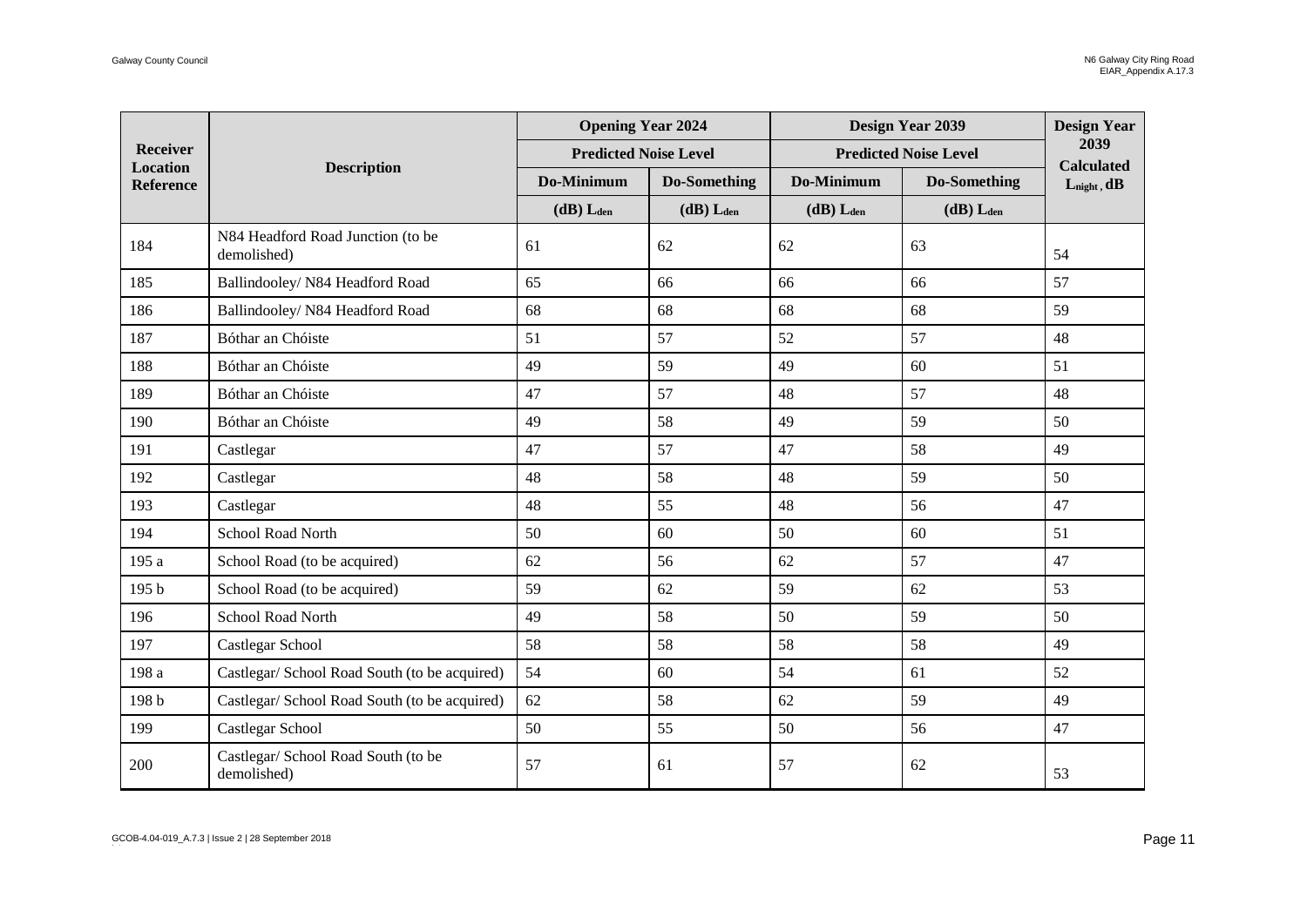|                             |                                                    | <b>Opening Year 2024</b>     |                  | <b>Design Year 2039</b> |                              | <b>Design Year</b>        |
|-----------------------------|----------------------------------------------------|------------------------------|------------------|-------------------------|------------------------------|---------------------------|
| Receiver<br><b>Location</b> |                                                    | <b>Predicted Noise Level</b> |                  |                         | <b>Predicted Noise Level</b> | 2039<br><b>Calculated</b> |
| <b>Reference</b>            | <b>Description</b>                                 | Do-Minimum                   | Do-Something     | Do-Minimum              | Do-Something                 | $L_{night}$ , dB          |
|                             |                                                    | $(dB)$ $L_{den}$             | $(dB)$ $L_{den}$ | $(dB)$ $L_{den}$        | $(dB)$ $L_{den}$             |                           |
| 201                         | Castlegar/ School Road South (to be<br>demolished) | 50                           | 55               | 50                      | 56                           | 47                        |
| 202                         | Castlegar/ School Road South                       | 46                           | 53               | 46                      | 53                           | 44                        |
| 203                         | Castlegar                                          | 49                           | 57               | 49                      | 57                           | 48                        |
| 204                         | Castlegar/ N83 Tuam Road                           | 52                           | 57               | 52                      | 58                           | 49                        |
| 205                         | N83 Tuam Road South                                | 70                           | 69               | 70                      | 69                           | 60                        |
| 206                         | Castlegar/ N83 Tuam Road                           | 59                           | 60               | 59                      | 61                           | 52                        |
| $207\ \rm{a}$               | Castlegar/ N83 Tuam Road South                     | 69                           | 67               | 69                      | 67                           | 58                        |
| 207 <sub>b</sub>            | Castlegar/ N83 Tuam Road South                     | 61                           | 60               | 62                      | 60                           | 51                        |
| 208                         | Castlegar/ N83 Tuam Road                           | 56                           | 60               | 56                      | 61                           | 52                        |
| 209                         | City North Park Link Road                          | 58                           | 58               | 58                      | 59                           | 50                        |
| 210                         | N6 Bóthar na dTreabh                               | 73                           | 70               | 73                      | 71                           | 62                        |
| 211                         | Monivea Road R339 west                             | 55                           | 52               | 55                      | 53                           | 44                        |
| 212a                        | N83 Tuam Road North (rear)                         | 53                           | 59               | 53                      | 60                           | 51                        |
| 212b                        | N83 Tuam Road North (front)                        | 55                           | 60               | 55                      | 61                           | 52                        |
| 213 a                       | N83 Tuam Road North/ Ceapach na Boirne             | 70                           | 67               | 70                      | 68                           | 59                        |
| 213 <sub>b</sub>            | N83 Tuam Road North/ Ceapach na Boirne             | 63                           | 62               | 63                      | 63                           | 54                        |
| 214                         | N83 Tuam Road North/ Ceapach na Boirne             | 70                           | 68               | 70                      | 68                           | 59                        |
| 215                         | N83 Tuam Road North/ Ceapach na Boirne             | 67                           | 67               | 67                      | 67                           | 58                        |
| 216                         | N17 Tuam Road North                                | 68                           | 68               | 68                      | 68                           | 59                        |
| 217                         | The Meadows/N6 Bóthar na dTreabh                   | 69                           | 66               | 69                      | 66                           | 58                        |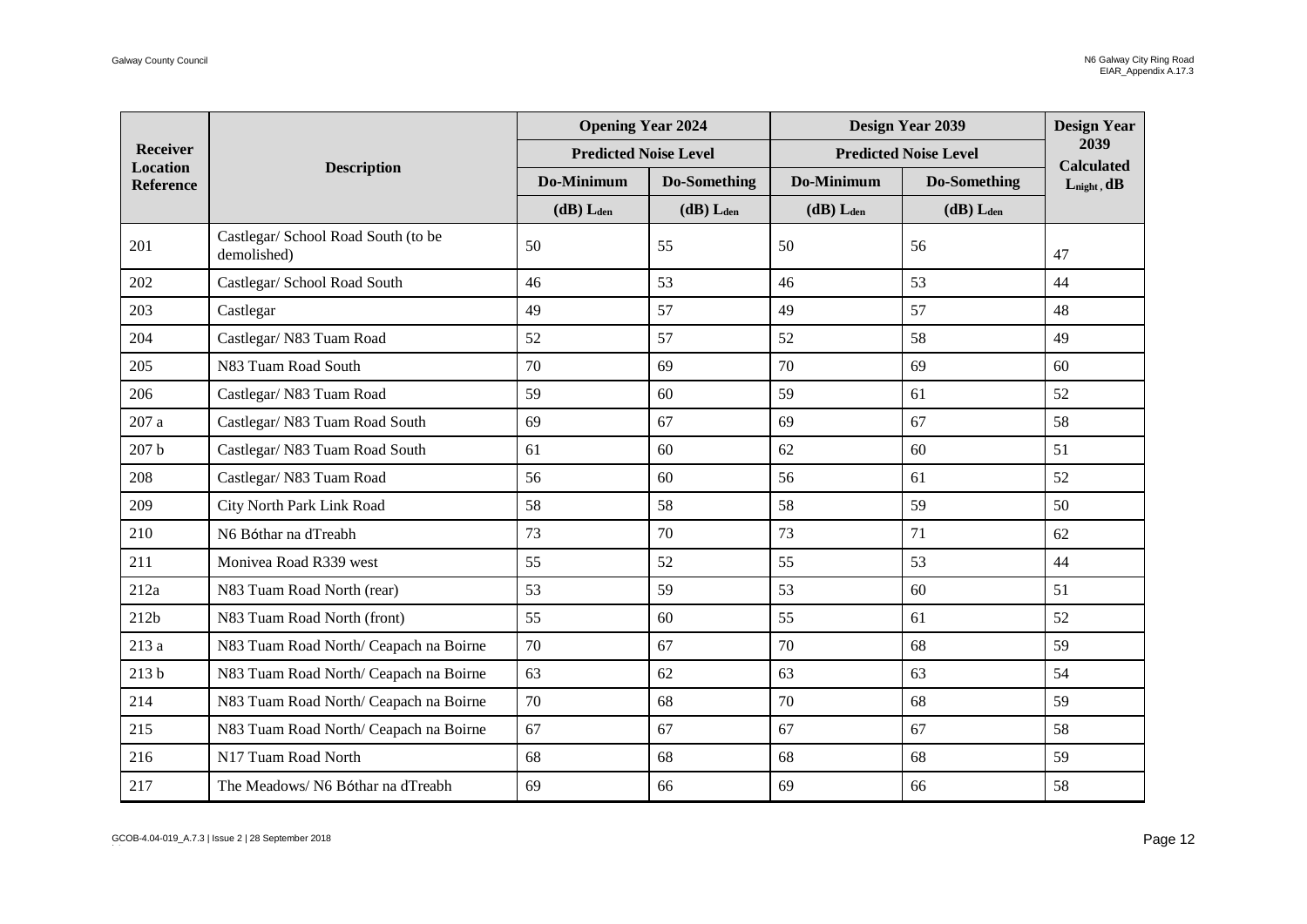| Receiver<br><b>Location</b><br><b>Reference</b> | <b>Description</b>                           | <b>Opening Year 2024</b>     |              | <b>Design Year 2039</b>      |                  | <b>Design Year</b><br>2039<br><b>Calculated</b> |
|-------------------------------------------------|----------------------------------------------|------------------------------|--------------|------------------------------|------------------|-------------------------------------------------|
|                                                 |                                              | <b>Predicted Noise Level</b> |              | <b>Predicted Noise Level</b> |                  |                                                 |
|                                                 |                                              | Do-Minimum                   | Do-Something | Do-Minimum                   | Do-Something     | $L_{night}$ , dB                                |
|                                                 |                                              | $(dB)$ $L_{den}$             | $(dB)$ Lden  | $(dB)$ $L_{den}$             | $(dB)$ $L_{den}$ |                                                 |
| 218                                             | Galway Racecourse                            | 48                           | 54           | 49                           | 55               | 46                                              |
| 219                                             | N83 Tuam Road South                          | 70                           | 72           | 70                           | 72               | 63                                              |
| 220                                             | N83 Tuam Road North                          | 66                           | 65           | 66                           | 66               | 57                                              |
| 221                                             | Galway Racecourse                            | 52                           | 53           | 53                           | 53               | 44                                              |
| 222                                             | The Meadows / N6 Bóthar na dTreabh           | 68                           | 65           | 68                           | 66               | 57                                              |
| 223                                             | N83 Tuam Road North                          | 66                           | 66           | 66                           | 66               | 57                                              |
| 224                                             | Racecourse Ave, Ballybrit                    | 53                           | 56           | 53                           | 57               | 48                                              |
| 225                                             | The Paddocks, N6 Bóthar na dTreabh           | 71                           | 68           | 71                           | 69               | 60                                              |
| 226                                             | Galway Racecourse                            | 54                           | 53           | 54                           | 54               | 45                                              |
| 227                                             | Galway Racecourse                            | 51                           | 53           | 52                           | 54               | 45                                              |
| 228                                             | Racecourse Business Park (to be demolished)  | 51                           | 62           | 51                           | 63               | 54                                              |
| 229                                             | Racecourse Ave, Ballybrit (to be demolished) | 54                           | 59           | 54                           | 60               | 51                                              |
| 230                                             | Racecourse Ave, Ballybrit                    | 52                           | 54           | 52                           | 54               | 46                                              |
| 231                                             | Racecourse Ave, Ballybrit                    | 53                           | 52           | 53                           | 53               | 44                                              |
| 232                                             | Racecourse Ave, Ballybrit                    | 54                           | 55           | 54                           | 55               | 46                                              |
| 233                                             | <b>Ballybrit Crescent</b>                    | 58                           | 58           | 58                           | 58               | 49                                              |
| 234 a                                           | <b>Ballybrit Crescent</b>                    | 63                           | 62           | 63                           | 62               | 53                                              |
| 234 b                                           | <b>Ballybrit Crescent</b>                    | 53                           | 56           | 54                           | 56               | 48                                              |
| 235                                             | <b>Ballybrit Crescent</b>                    | 55                           | 58           | 55                           | 59               | 50                                              |
| 236                                             | <b>Ballybrit Crescent</b>                    | 53                           | 55           | 53                           | 56               | 47                                              |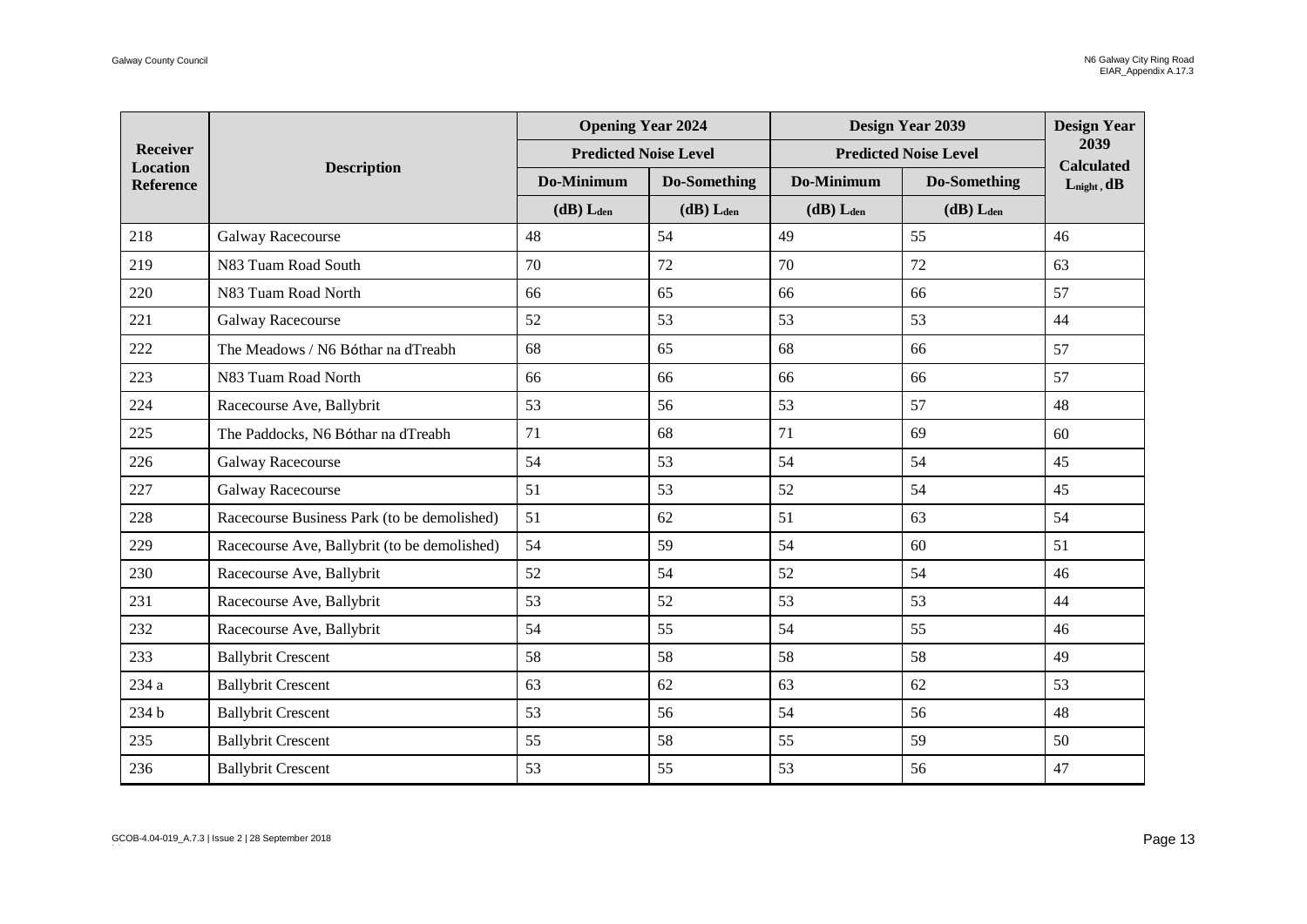| <b>Receiver</b><br><b>Location</b><br><b>Reference</b> | <b>Description</b>                                | <b>Opening Year 2024</b>     |                  | Design Year 2039             |                  | <b>Design Year</b><br>2039<br><b>Calculated</b> |
|--------------------------------------------------------|---------------------------------------------------|------------------------------|------------------|------------------------------|------------------|-------------------------------------------------|
|                                                        |                                                   | <b>Predicted Noise Level</b> |                  | <b>Predicted Noise Level</b> |                  |                                                 |
|                                                        |                                                   | Do-Minimum                   | Do-Something     | Do-Minimum                   | Do-Something     | $L_{night}, dB$                                 |
|                                                        |                                                   | $(dB)$ L <sub>den</sub>      | $(dB)$ $L_{den}$ | $(dB)$ L <sub>den</sub>      | $(dB)$ $L_{den}$ |                                                 |
| 237                                                    | An Sean Bhaile                                    | 69                           | 68               | 70                           | 69               | 60                                              |
| 238                                                    | Monivea Road R339, Ballybrit Crescent<br>Junction | 66                           | 64               | 66                           | 65               | 55                                              |
| 239                                                    | Monivea Road R339, Ballybrit Crescent<br>Junction | 67                           | 65               | 66                           | 66               | 56                                              |
| 240                                                    | An Sean Bhaile                                    | 70                           | 65               | 71                           | 66               | 57                                              |
| 241                                                    | Merlin Woods School                               | 59                           | 54               | 60                           | 54               | 45                                              |
| 242                                                    | Monivea Road R339 East                            | 56                           | 58               | 56                           | 58               | 50                                              |
| 243                                                    | Coolagh Village                                   | 55                           | 55               | 55                           | 56               | 47                                              |
| 244                                                    | Garran Iseal                                      | 69                           | 70               | 69                           | 70               | 61                                              |
| 245                                                    | Coolagh Village                                   | 55                           | 58               | 56                           | 59               | 50                                              |
| 246                                                    | Coolagh Village                                   | 56                           | 59               | 57                           | 60               | 51                                              |
| 247                                                    | Galway Clinic R446 Doughiska                      | 63                           | 66               | 63                           | 66               | 57                                              |
| 248                                                    | Coolagh Village                                   | 53                           | 55               | 54                           | 55               | 46                                              |
| 249                                                    | Coolagh Village                                   | 54                           | 55               | 55                           | 55               | 46                                              |
| 250                                                    | Coolagh Village                                   | 53                           | 52               | 53                           | 52               | 43                                              |
| 251a                                                   | Menlough / Seanbóthar                             | 42                           | 57               | 42                           | 58               | 49                                              |
| 251 b                                                  | Menlough / Seanbóthar                             | 47                           | 58               | 47                           | 59               | 50                                              |
| 252                                                    | Cappagh Road South                                | 48                           | 59               | 49                           | 59               | 50                                              |
| 253                                                    | Cappagh Road South                                | 51                           | 58               | 51                           | 58               | 49                                              |
| 254                                                    | Cappagh Road South                                | 51                           | 56               | 51                           | 57               | 48                                              |